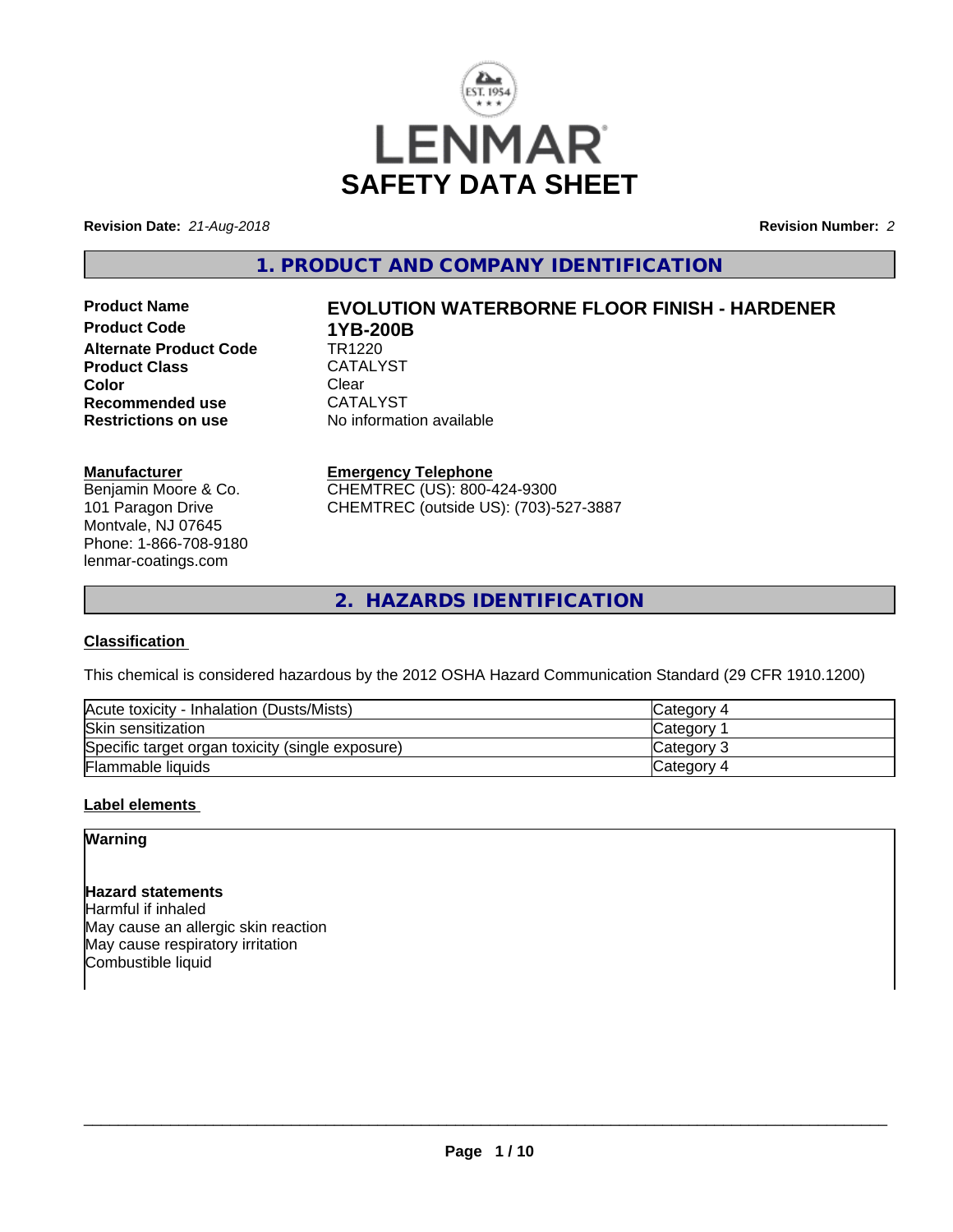

**Appearance** liquid **CODO** *Appearance liquid* **Odor** *CODO CODO* **<b>***CODO CODO CODO CODO CODO* 

# **Precautionary Statements - Prevention**

Avoid breathing dust/fume/gas/mist/vapors/spray Use only outdoors or in a well-ventilated area Contaminated work clothing should not be allowed out of the workplace Keep away from heat, hot surfaces, sparks, open flames and other ignition sources. No smoking Wear protective gloves/protective clothing/eye protection/face protection Keep cool

\_\_\_\_\_\_\_\_\_\_\_\_\_\_\_\_\_\_\_\_\_\_\_\_\_\_\_\_\_\_\_\_\_\_\_\_\_\_\_\_\_\_\_\_\_\_\_\_\_\_\_\_\_\_\_\_\_\_\_\_\_\_\_\_\_\_\_\_\_\_\_\_\_\_\_\_\_\_\_\_\_\_\_\_\_\_\_\_\_\_\_\_\_

## **Skin**

IF ON SKIN: Wash with plenty of soap and water If skin irritation or rash occurs: Get medical advice/attention Wash contaminated clothing before reuse **Inhalation** IF INHALED: Remove victim to fresh air and keep at rest in a position comfortable for breathing

Call a POISON CENTER or doctor/physician if you feel unwell

#### **Fire**

In case of fire: Use CO2, dry chemical, or foam for extinction

## **Precautionary Statements - Storage**

Store in a well-ventilated place. Keep container tightly closed Store locked up

## **Precautionary Statements - Disposal**

Dispose of contents/container to an approved waste disposal plant

## **Hazards not otherwise classified (HNOC)**

Not applicable

# **Other information**

No information available

# **Other hazards**

 **IMPORTANT:** Designed to be mixed with other components. Mixture will have hazards of all components. Before opening packages, read all warning labels. Follow all precautions.

**3. COMPOSITION/INFORMATION ON INGREDIENTS**

| Chemical name                                 | CAS No.     | Weight-% |
|-----------------------------------------------|-------------|----------|
| 1,6-Diisocyanatohexane homopolymer            | 160994-68-3 | 65       |
| polyethylene glycol mono-methyl ether-blocked |             |          |
| Dipropylene glycol dimethyl ether             | 111109-77-4 | 4U       |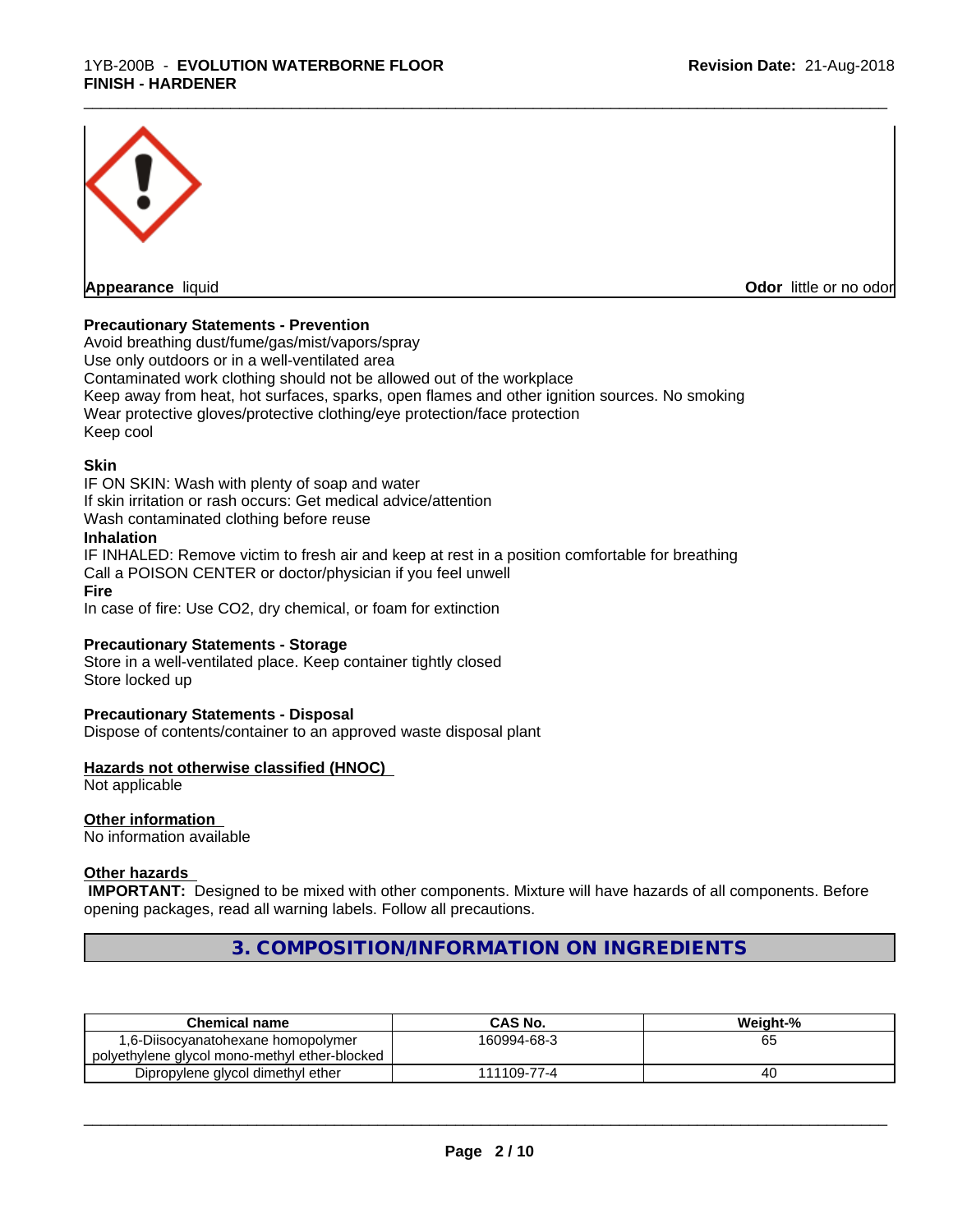|                                                  | 4. FIRST AID MEASURES                                                                                                                                                                                                                                         |
|--------------------------------------------------|---------------------------------------------------------------------------------------------------------------------------------------------------------------------------------------------------------------------------------------------------------------|
| <b>General Advice</b>                            | Call a poison control center or doctor for treatment advice. Have the product<br>containers or label with you when calling a poison control center or doctor, or<br>going for treatment.                                                                      |
| <b>Eye Contact</b>                               | Immediately flush with plenty of water. After initial flushing, remove any contact<br>lenses and continue flushing for at least 15 minutes. Keep eye wide open while<br>rinsing. If symptoms persist, call a physician.                                       |
| <b>Skin Contact</b>                              | Wash off immediately with soap and plenty of water while removing all<br>contaminated clothes and shoes. In the case of skin irritation or allergic reactions<br>see a physician. Wash clothing before reuse. Destroy contaminated articles such<br>as shoes. |
| <b>Inhalation</b>                                | Move to fresh air. If symptoms persist, call a physician.<br>If not breathing, give artificial respiration. Call a physician immediately.                                                                                                                     |
| Ingestion                                        | Rinse mouth with water. Do not induce vomiting without medical advice. Never<br>give anything by mouth to an unconscious person. Call a physician or Poison<br>Control Center immediately.                                                                    |
| <b>Protection Of First-Aiders</b>                | Use personal protective equipment.                                                                                                                                                                                                                            |
| <b>Most Important</b><br><b>Symptoms/Effects</b> | Eye irritation. Skin irritation. May cause allergic skin reaction. May cause allergy or<br>asthma symptoms or breathing difficulties if inhaled.                                                                                                              |
| <b>Notes To Physician</b>                        | Treat symptomatically.                                                                                                                                                                                                                                        |

\_\_\_\_\_\_\_\_\_\_\_\_\_\_\_\_\_\_\_\_\_\_\_\_\_\_\_\_\_\_\_\_\_\_\_\_\_\_\_\_\_\_\_\_\_\_\_\_\_\_\_\_\_\_\_\_\_\_\_\_\_\_\_\_\_\_\_\_\_\_\_\_\_\_\_\_\_\_\_\_\_\_\_\_\_\_\_\_\_\_\_\_\_

**5. FIRE-FIGHTING MEASURES**

| <b>Suitable Extinguishing Media</b>                                    | Foam, dry powder or water. Use extinguishing measures<br>that are appropriate to local circumstances and the<br>surrounding environment.                                                                                                               |
|------------------------------------------------------------------------|--------------------------------------------------------------------------------------------------------------------------------------------------------------------------------------------------------------------------------------------------------|
| <b>Protective Equipment And Precautions For</b><br><b>Firefighters</b> | As in any fire, wear self-contained breathing apparatus<br>pressure-demand, MSHA/NIOSH (approved or equivalent)<br>and full protective gear.                                                                                                           |
| <b>Specific Hazards Arising From The Chemical</b>                      | Combustible material. Closed containers may rupture if<br>exposed to fire or extreme heat. Keep product and empty<br>container away from heat and sources of ignition. Thermal<br>decomposition can lead to release of irritating gases and<br>vapors. |
| <b>Sensitivity To Mechanical Impact</b>                                | No.                                                                                                                                                                                                                                                    |
| <b>Sensitivity To Static Discharge</b>                                 | Yes                                                                                                                                                                                                                                                    |
| <b>Flash Point Data</b><br>Flash Point (°F)<br>Flash Point (°C)        | 149<br>65                                                                                                                                                                                                                                              |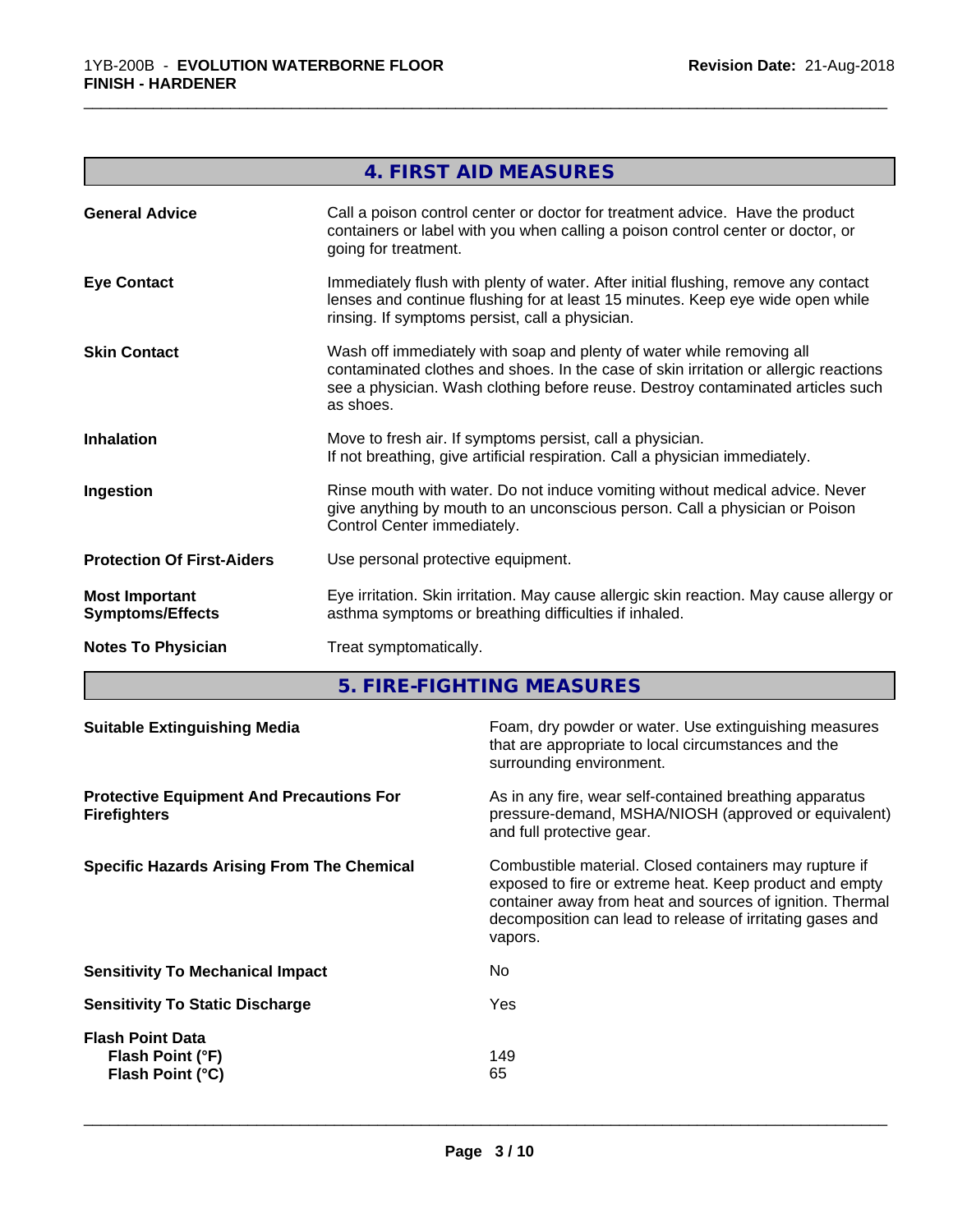| <b>Method</b>                                                 |                        | Setaflash closed cup           |                                |
|---------------------------------------------------------------|------------------------|--------------------------------|--------------------------------|
|                                                               |                        |                                |                                |
| <b>Flammability Limits In Air</b>                             |                        |                                |                                |
| Lower flammability limit:<br><b>Upper flammability limit:</b> |                        | Not available<br>Not available |                                |
| <b>NFPA</b><br>Health: 2                                      | <b>Flammability: 2</b> | Instability: 1                 | <b>Special: Not Applicable</b> |

- 1 Slightly
- 2 Moderate
- 3 High
- 4 Severe

*The ratings assigned are only suggested ratings, the contractor/employer has ultimate responsibilities for NFPA ratings where this system is used.*

*Additional information regarding the NFPA rating system is available from the National Fire Protection Agency (NFPA) at www.nfpa.org.*

# **6. ACCIDENTAL RELEASE MEASURES**

| <b>Personal Precautions</b>                                                                                                                                                     | Keep people away from and upwind of spill/leak. Remove all sources of ignition.<br>Do not touch damaged containers or spilled material unless wearing appropriate<br>protective clothing. Avoid contact with skin, eyes and inhalation of vapors. Ensure<br>adequate ventilation.                                                                                                             |
|---------------------------------------------------------------------------------------------------------------------------------------------------------------------------------|-----------------------------------------------------------------------------------------------------------------------------------------------------------------------------------------------------------------------------------------------------------------------------------------------------------------------------------------------------------------------------------------------|
| <b>Other Information</b>                                                                                                                                                        | Prevent further leakage or spillage if safe to do so. Do not allow material to<br>contaminate ground water system. Prevent product from entering drains. Do not<br>flush into surface water or sanitary sewer system. Local authorities should be<br>advised if significant spillages cannot be contained.                                                                                    |
| <b>Environmental precautions</b>                                                                                                                                                | See Section 12 for additional Ecological Information.                                                                                                                                                                                                                                                                                                                                         |
| Dam up. Soak up with inert absorbent material. Pick up and transfer to properly<br><b>Methods for Cleaning Up</b><br>labeled containers. Clean contaminated surface thoroughly. |                                                                                                                                                                                                                                                                                                                                                                                               |
|                                                                                                                                                                                 | 7. HANDLING AND STORAGE                                                                                                                                                                                                                                                                                                                                                                       |
| <b>Handling</b>                                                                                                                                                                 | Use only in area provided with appropriate exhaust ventilation. Do not breathe<br>vapors or spray mist. Wear personal protective equipment. Take precautionary<br>measures against static discharges. To avoid ignition of vapors by static electricity<br>discharge, all metal parts of the equipment must be grounded. Keep away from<br>open flames, hot surfaces and sources of ignition. |
| <b>Storage</b>                                                                                                                                                                  | Keep containers tightly closed in a dry, cool and well-ventilated place. Keep away<br>from heat. Keep away from open flames, hot surfaces and sources of ignition.<br>Keep in properly labeled containers. Keep out of the reach of children.                                                                                                                                                 |
| <b>Incompatible Materials</b>                                                                                                                                                   | Incompatible with strong acids and bases and strong oxidizing agents.                                                                                                                                                                                                                                                                                                                         |

# **8. EXPOSURE CONTROLS / PERSONAL PROTECTION**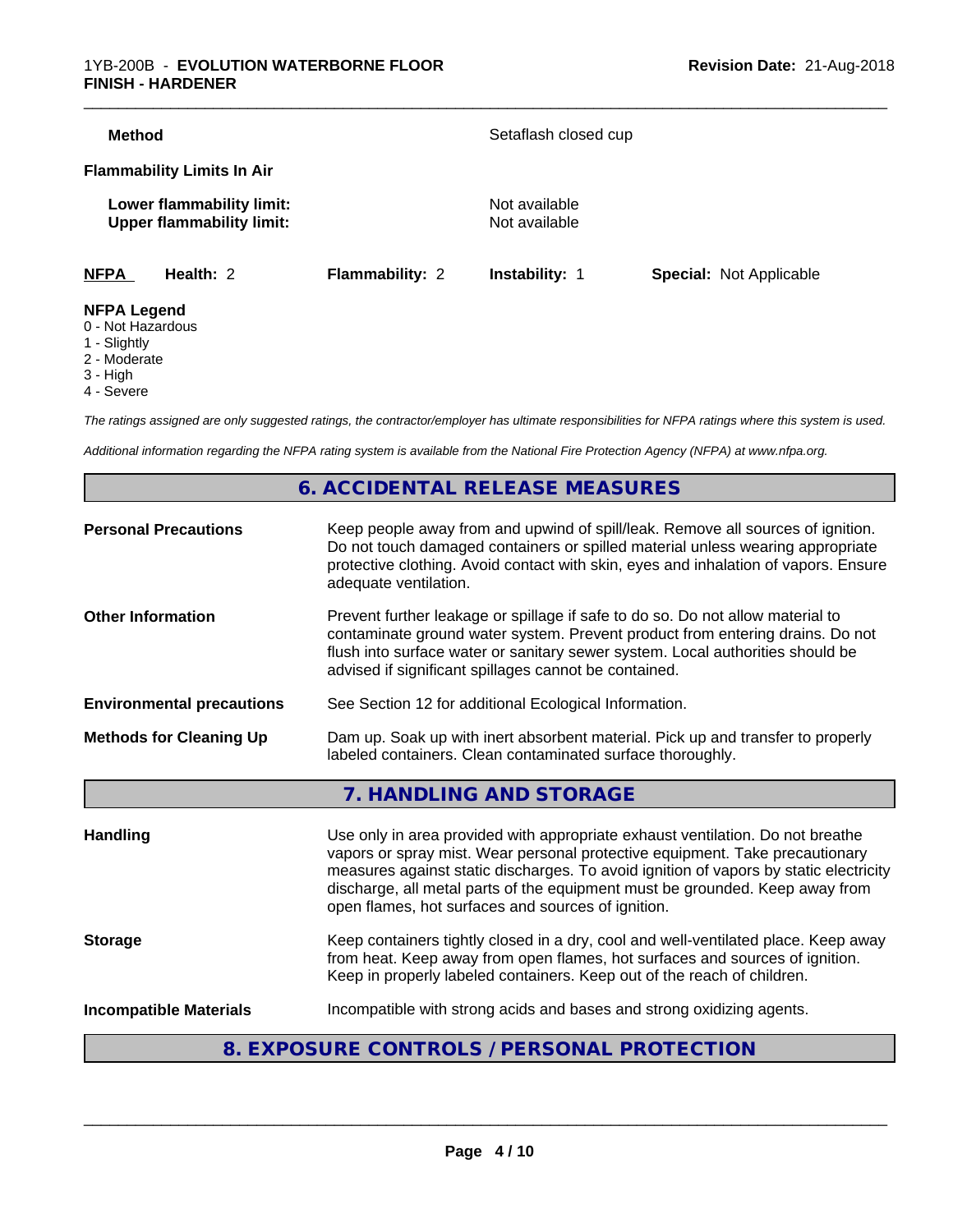# **Exposure Limits**

*No exposure limits have been established for this product.*

#### **Legend**

ACGIH - American Conference of Governmental Industrial Hygienists Exposure Limits OSHA - Occupational Safety & Health Administration Exposure Limits N/E - Not Established

| <b>Engineering Measures</b>                                                           | Ensure adequate ventilation, especially in confined areas. Handle only in a place<br>equipped with local exhaust (or other appropriate exhaust).                                                                                                                                                                                                                                                                                                               |
|---------------------------------------------------------------------------------------|----------------------------------------------------------------------------------------------------------------------------------------------------------------------------------------------------------------------------------------------------------------------------------------------------------------------------------------------------------------------------------------------------------------------------------------------------------------|
| <b>Personal Protective Equipment</b>                                                  |                                                                                                                                                                                                                                                                                                                                                                                                                                                                |
| <b>Eye/Face Protection</b><br><b>Skin Protection</b><br><b>Respiratory Protection</b> | Tightly fitting safety goggles If splashes are likely to occur, wear: Face-shield<br>Long sleeved clothing. Protective gloves.<br>In operations where exposure limits are exceeded, use a NIOSH approved<br>respirator that has been selected by a technically qualified person for the specific<br>work conditions. When spraying the product or applying in confined areas, wear a<br>NIOSH approved respirator specified for paint spray or organic vapors. |
| <b>Hygiene Measures</b>                                                               | Avoid contact with skin, eyes and clothing. Do not breathe vapors/dust. Remove<br>and wash contaminated clothing before re-use. Contaminated work clothing<br>should not be allowed out of the workplace. Do not eat, drink or smoke when using<br>this product.                                                                                                                                                                                               |

\_\_\_\_\_\_\_\_\_\_\_\_\_\_\_\_\_\_\_\_\_\_\_\_\_\_\_\_\_\_\_\_\_\_\_\_\_\_\_\_\_\_\_\_\_\_\_\_\_\_\_\_\_\_\_\_\_\_\_\_\_\_\_\_\_\_\_\_\_\_\_\_\_\_\_\_\_\_\_\_\_\_\_\_\_\_\_\_\_\_\_\_\_

# **9. PHYSICAL AND CHEMICAL PROPERTIES**

**Appearance** liquid **Odor Odor** little or no odor<br> **Odor Threshold Containery Containery Containery Containery Containery Property** No information **Density (Ibs/gal)** 8.6 - 8.9<br> **Specific Gravity** 8.6 - 8.9<br> **Specific Gravity Specific Gravity**<br>pH **Viscosity (cps)** No information available in the Viscosity (cps) **Solubility(ies)** No information available **Water solubility Water solubility Water solubility Water solubility Water solubility Water solution Evaporation Rate Evaporation Rate No information available Vapor pressure @20 °C (kPa)**<br> **Vapor density**<br> **Vapor density**<br> **Vapor density Wt. % Solids** 60 - 70 **Vol. % Solids** 55 - 65 **Wt. % Volatiles** 30 - 40 **Vol. % Volatiles VOC Regulatory Limit (g/L)** < 275 **Boiling Point (°F) Boiling Point (°C)** 175 **Freezing Point (°F)**<br> **Freezing Point (°C)**<br> **Freezing Point (°C)**<br> **No** information available **Freezing Point (°C) Flash Point (°F)** 149 **Flash Point (°C)** 65 **Method Method** Setaflash closed cup

**No information available No information available No information available**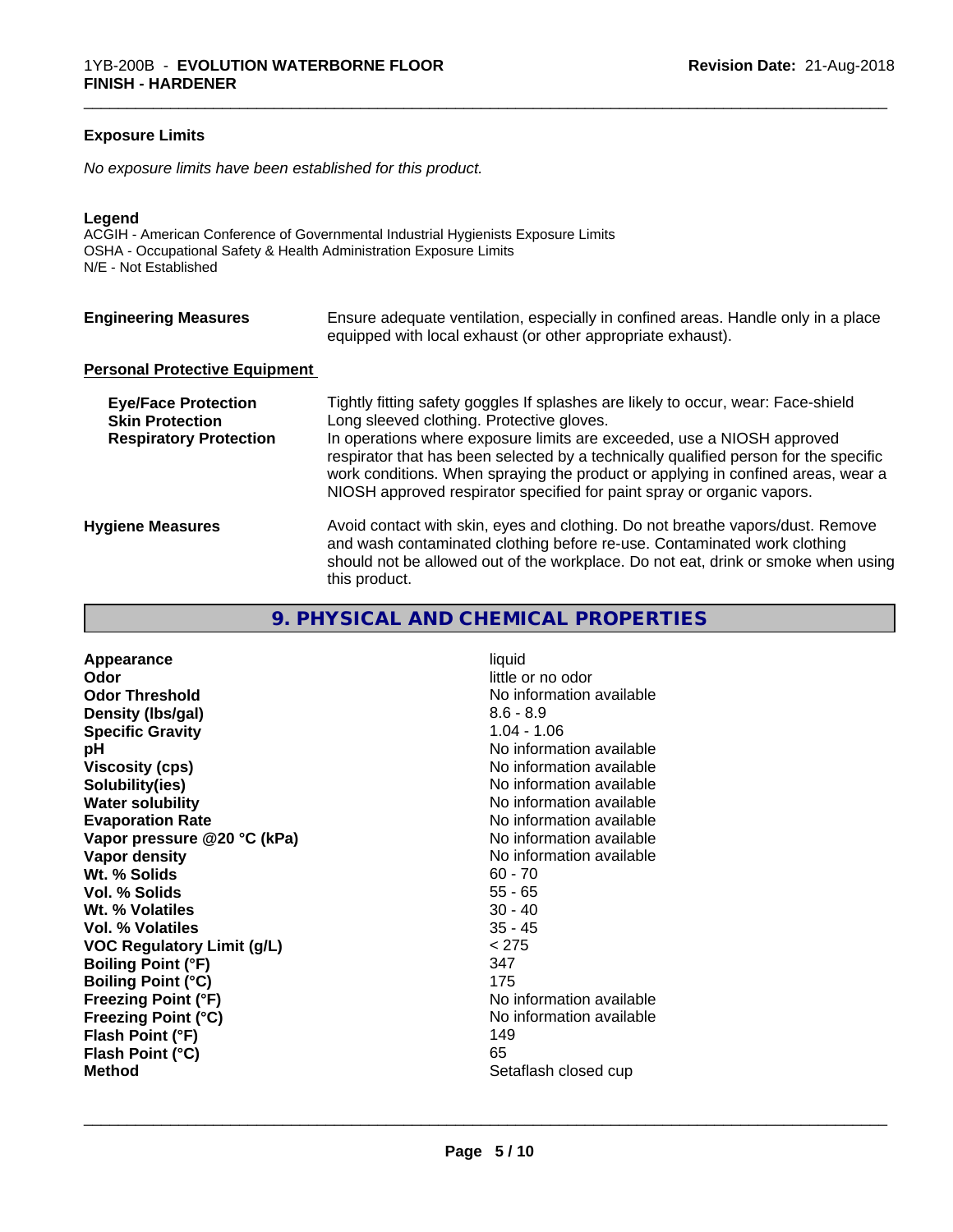**Flammability (solid, gas)** Not applicable **Upper flammability limit:**  $\qquad \qquad \qquad \mathsf{No}$  information available **Lower flammability limit:**<br> **Autoignition Temperature (°F)**<br>
Mo information available<br>
No information available Autoignition Temperature (°F)<br>
Autoignition Temperature (°C)<br>
No information available Autoignition Temperature (°C)<br>
Decomposition Temperature (°F)<br>
No information available **Decomposition Temperature (°F)**<br> **Decomposition Temperature (°C)**<br>
No information available **Decomposition Temperature (°C)**<br>Partition coefficient

**No information available** 

\_\_\_\_\_\_\_\_\_\_\_\_\_\_\_\_\_\_\_\_\_\_\_\_\_\_\_\_\_\_\_\_\_\_\_\_\_\_\_\_\_\_\_\_\_\_\_\_\_\_\_\_\_\_\_\_\_\_\_\_\_\_\_\_\_\_\_\_\_\_\_\_\_\_\_\_\_\_\_\_\_\_\_\_\_\_\_\_\_\_\_\_\_

# **10. STABILITY AND REACTIVITY**

| <b>Reactivity</b>                       | Not Applicable                                                                           |
|-----------------------------------------|------------------------------------------------------------------------------------------|
| <b>Chemical Stability</b>               | Stable under normal conditions. Hazardous polymerisation<br>does not occur.              |
| <b>Conditions to avoid</b>              | Keep away from open flames, hot surfaces, static<br>electricity and sources of ignition. |
| <b>Incompatible Materials</b>           | Incompatible with strong acids and bases and strong<br>oxidizing agents.                 |
| <b>Hazardous Decomposition Products</b> | Thermal decomposition can lead to release of irritating<br>gases and vapors.             |
| Possibility of hazardous reactions      | None under normal conditions of use.                                                     |

# **11. TOXICOLOGICAL INFORMATION**

| Information on likely routes of exposure<br>Eye contact, skin contact and inhalation.<br>Repeated or prolonged exposure to organic solvents may lead to permanent brain<br>and nervous system damage. Intentional misuse by deliberately concentrating and<br>inhaling vapors may be harmful or fatal.<br>Symptoms related to the physical, chemical and toxicological characteristics<br>No information available.<br>Delayed and immediate effects as well as chronic effects from short and long-term exposure<br>Contact with eyes may cause irritation. Vapor may cause irritation.<br>May cause skin irritation and/or dermatitis. Repeated or prolonged skin contact<br>may cause allergic reactions with susceptible persons. Repeated exposure may<br>cause skin dryness or cracking.<br>Ingestion may cause irritation to mucous membranes. Small amounts of this | <b>Product Information</b>          |  |
|-----------------------------------------------------------------------------------------------------------------------------------------------------------------------------------------------------------------------------------------------------------------------------------------------------------------------------------------------------------------------------------------------------------------------------------------------------------------------------------------------------------------------------------------------------------------------------------------------------------------------------------------------------------------------------------------------------------------------------------------------------------------------------------------------------------------------------------------------------------------------------|-------------------------------------|--|
|                                                                                                                                                                                                                                                                                                                                                                                                                                                                                                                                                                                                                                                                                                                                                                                                                                                                             |                                     |  |
|                                                                                                                                                                                                                                                                                                                                                                                                                                                                                                                                                                                                                                                                                                                                                                                                                                                                             | <b>Principal Routes of Exposure</b> |  |
|                                                                                                                                                                                                                                                                                                                                                                                                                                                                                                                                                                                                                                                                                                                                                                                                                                                                             | <b>Acute Toxicity</b>               |  |
|                                                                                                                                                                                                                                                                                                                                                                                                                                                                                                                                                                                                                                                                                                                                                                                                                                                                             | <b>Product Information</b>          |  |
|                                                                                                                                                                                                                                                                                                                                                                                                                                                                                                                                                                                                                                                                                                                                                                                                                                                                             |                                     |  |
|                                                                                                                                                                                                                                                                                                                                                                                                                                                                                                                                                                                                                                                                                                                                                                                                                                                                             | <b>Symptoms</b>                     |  |
|                                                                                                                                                                                                                                                                                                                                                                                                                                                                                                                                                                                                                                                                                                                                                                                                                                                                             |                                     |  |
|                                                                                                                                                                                                                                                                                                                                                                                                                                                                                                                                                                                                                                                                                                                                                                                                                                                                             | Eye contact<br><b>Skin contact</b>  |  |
|                                                                                                                                                                                                                                                                                                                                                                                                                                                                                                                                                                                                                                                                                                                                                                                                                                                                             | Ingestion                           |  |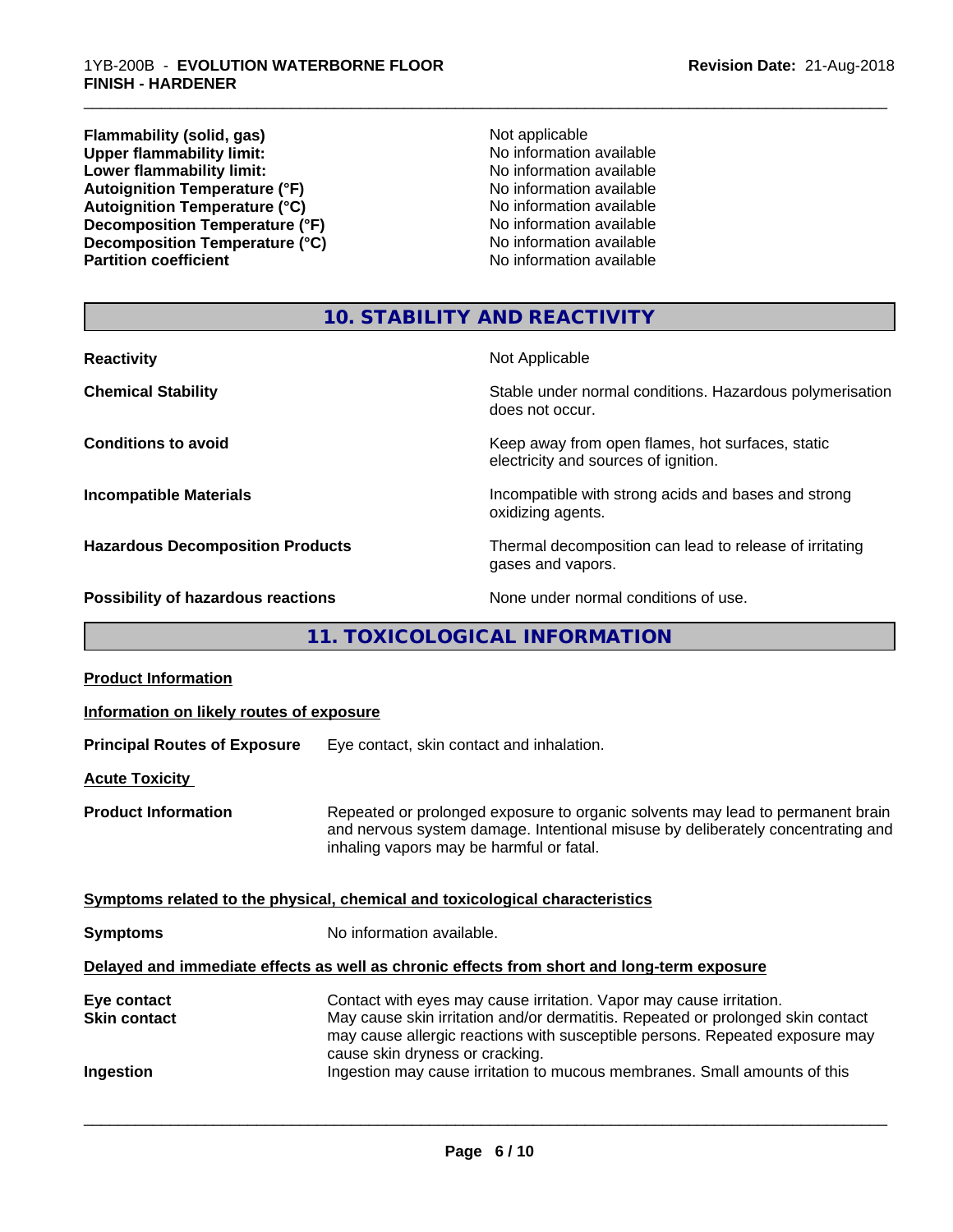|                                 | product aspirated into the respiratory system during ingestion or vomiting may<br>cause mild to severe pulmonary injury, possibly progressing to death.                                                                          |
|---------------------------------|----------------------------------------------------------------------------------------------------------------------------------------------------------------------------------------------------------------------------------|
| <b>Inhalation</b>               | Harmful by inhalation. High vapor / aerosol concentrations are irritating to the                                                                                                                                                 |
|                                 | eyes, nose, throat and lungs and may cause headaches, dizziness, drowsiness,                                                                                                                                                     |
|                                 | unconsciousness, and other central nervous system effects.                                                                                                                                                                       |
| <b>Sensitization</b>            | May cause sensitization by skin contact.                                                                                                                                                                                         |
| <b>Neurological Effects</b>     | No information available.                                                                                                                                                                                                        |
| <b>Mutagenic Effects</b>        | No information available.                                                                                                                                                                                                        |
| <b>Reproductive Effects</b>     | No information available.                                                                                                                                                                                                        |
| <b>Developmental Effects</b>    | No information available.                                                                                                                                                                                                        |
| <b>Target organ effects</b>     | No information available.                                                                                                                                                                                                        |
| <b>STOT - repeated exposure</b> | No information available.                                                                                                                                                                                                        |
| <b>STOT - single exposure</b>   | May cause disorder and damage to the. Respiratory system.                                                                                                                                                                        |
| Other adverse effects           | No information available.                                                                                                                                                                                                        |
| <b>Aspiration Hazard</b>        | May be harmful if swallowed and enters airways. Small amounts of this product<br>aspirated into the respiratory system during ingestion or vomiting may cause mild<br>to severe pulmonary injury, possibly progressing to death. |
|                                 |                                                                                                                                                                                                                                  |

\_\_\_\_\_\_\_\_\_\_\_\_\_\_\_\_\_\_\_\_\_\_\_\_\_\_\_\_\_\_\_\_\_\_\_\_\_\_\_\_\_\_\_\_\_\_\_\_\_\_\_\_\_\_\_\_\_\_\_\_\_\_\_\_\_\_\_\_\_\_\_\_\_\_\_\_\_\_\_\_\_\_\_\_\_\_\_\_\_\_\_\_\_

## **Numerical measures of toxicity**

**The following values are calculated based on chapter 3.1 of the GHS document**

**ATEmix (inhalation-dust/mist)** 2.3 mg/L

## **Component Information**

# **Acute Toxicity**

1,6-Diisocyanatohexane homopolymer polyethylene glycol mono-methyl ether-blocked Sensitization May cause sensitization by skin contact Dipropylene glycol dimethyl ether LD50 Oral: 3300 mg/kg (Rat) LD50 Dermal: > 2000 mg/kg (Rabbit) Sensitization May cause sensitization by skin contact

## **Carcinogenicity**

*There are no known carcinogenic chemicals in this product above reportable levels.*

**12. ECOLOGICAL INFORMATION**

# **Ecotoxicity Effects**

The environmental impact of this product has not been fully investigated.

# **Product Information**

## **Acute Toxicity to Fish**

No information available

## **Acute Toxicity to Aquatic Invertebrates**

No information available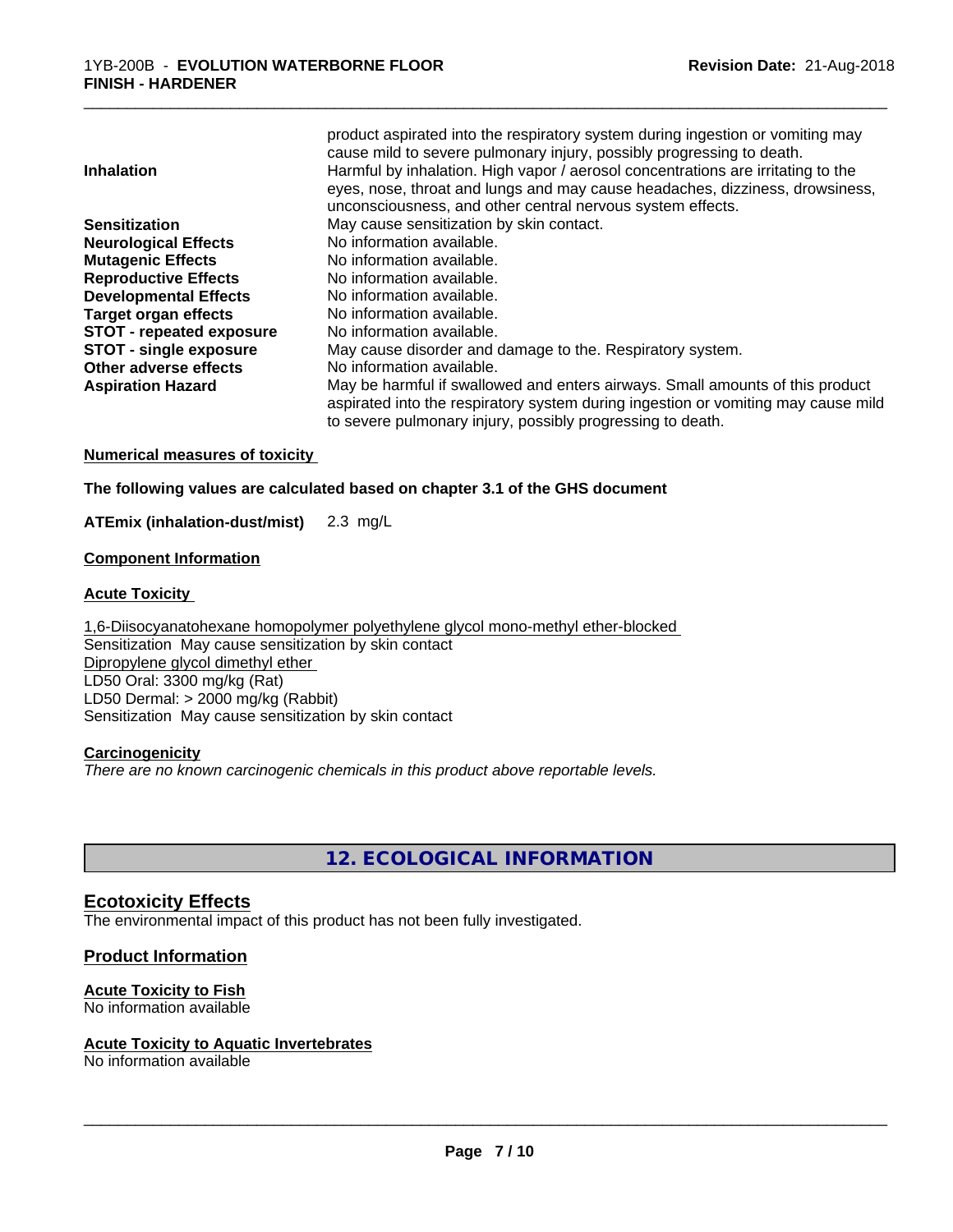#### **Acute Toxicity to Aquatic Plants**

No information available

#### **Persistence / Degradability**

No information available.

#### **Bioaccumulation**

No information available.

#### **Mobility in Environmental Media**

No information available.

#### **Ozone**

No information available

## **Component Information**

## **Acute Toxicity to Fish**

No information available

#### **Acute Toxicity to Aquatic Invertebrates**

Dipropylene glycol dimethyl ether EC50: > 1000 mg/L (Daphnia magna - 24 hr.)

# **Acute Toxicity to Aquatic Plants**

No information available

|                                | 13. DISPOSAL CONSIDERATIONS                                                                                                                                                                                               |
|--------------------------------|---------------------------------------------------------------------------------------------------------------------------------------------------------------------------------------------------------------------------|
| <b>Waste Disposal Method</b>   | Dispose of in accordance with federal, state, and local regulations. Local<br>requirements may vary, consult your sanitation department or state-designated<br>environmental protection agency for more disposal options. |
| <b>Empty Container Warning</b> | Emptied containers may retain product residue. Follow label warnings even after<br>container is emptied. Residual vapors may explode on ignition.                                                                         |
|                                | 14. TRANSPORT INFORMATION                                                                                                                                                                                                 |
| <b>DOT</b>                     | Not regulated                                                                                                                                                                                                             |
| <b>ICAO/IATA</b>               | Contact the preparer for further information.                                                                                                                                                                             |
| <b>IMDG/IMO</b>                | Contact the preparer for further information.                                                                                                                                                                             |
|                                | <b>15. REGULATORY INFORMATION</b>                                                                                                                                                                                         |

\_\_\_\_\_\_\_\_\_\_\_\_\_\_\_\_\_\_\_\_\_\_\_\_\_\_\_\_\_\_\_\_\_\_\_\_\_\_\_\_\_\_\_\_\_\_\_\_\_\_\_\_\_\_\_\_\_\_\_\_\_\_\_\_\_\_\_\_\_\_\_\_\_\_\_\_\_\_\_\_\_\_\_\_\_\_\_\_\_\_\_\_\_

# **International Inventories**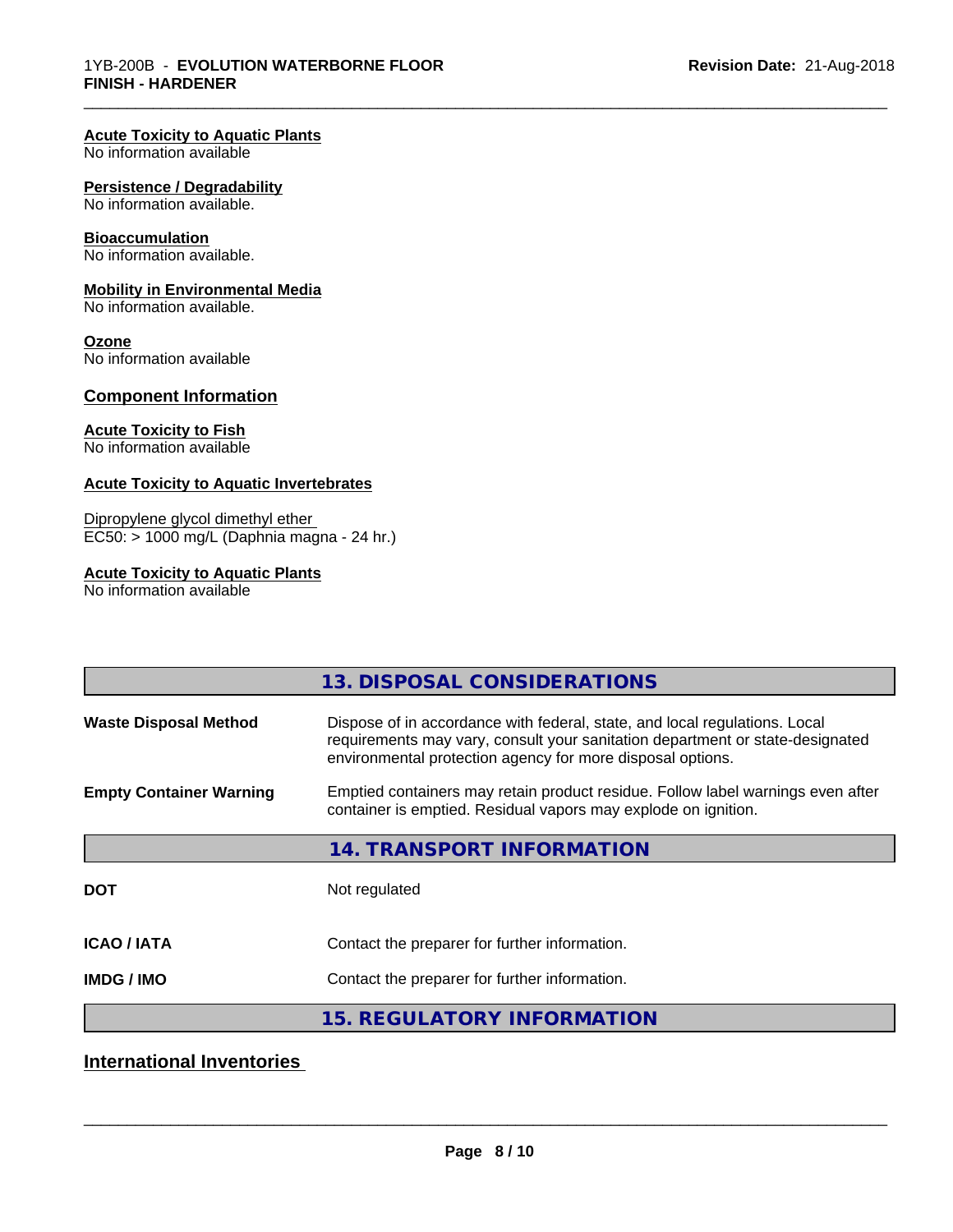| <b>TSCA: United States</b> | Yes - All components are listed or exempt. |
|----------------------------|--------------------------------------------|
| <b>DSL: Canada</b>         | No - Not all of the components are listed. |
|                            | One or more component is listed on NDSL.   |

# **Federal Regulations**

| SARA 311/312 hazardous categorization |     |  |
|---------------------------------------|-----|--|
| Acute health hazard                   | Yes |  |
| Chronic Health Hazard                 | No  |  |
| Fire hazard                           | Yes |  |
| Sudden release of pressure hazard     | No. |  |
| <b>Reactive Hazard</b>                | No  |  |

# **SARA 313**

Section 313 of Title III of the Superfund Amendments and Reauthorization Act of 1986 (SARA). This product contains a chemical or chemicals which are subject to the reporting requirements of the Act and Title 40 of the Code of Federal Regulations, Part 372:

\_\_\_\_\_\_\_\_\_\_\_\_\_\_\_\_\_\_\_\_\_\_\_\_\_\_\_\_\_\_\_\_\_\_\_\_\_\_\_\_\_\_\_\_\_\_\_\_\_\_\_\_\_\_\_\_\_\_\_\_\_\_\_\_\_\_\_\_\_\_\_\_\_\_\_\_\_\_\_\_\_\_\_\_\_\_\_\_\_\_\_\_\_

*None*

# **Clean Air Act,Section 112 Hazardous Air Pollutants (HAPs) (see 40 CFR 61)**

This product contains the following HAPs:

*None*

# **US State Regulations**

# **California Proposition 65**

**AN** WARNING: Cancer and Reproductive Harm– www.P65warnings.ca.gov

## **State Right-to-Know**

*There are no state right-to-know chemicals in this product above reportable levels.*

## **Legend**

X - Listed

# **16. OTHER INFORMATION**

| HMIS                                                                                                                                                  | Health: 2 | <b>Flammability: 2</b> | <b>Reactivity: 1</b> | $PPE: -$ |  |
|-------------------------------------------------------------------------------------------------------------------------------------------------------|-----------|------------------------|----------------------|----------|--|
| <b>HMIS Legend</b><br>0 - Minimal Hazard<br>1 - Slight Hazard<br>2 - Moderate Hazard<br>3 - Serious Hazard<br>4 - Severe Hazard<br>* - Chronic Hazard |           |                        |                      |          |  |
|                                                                                                                                                       |           |                        |                      |          |  |